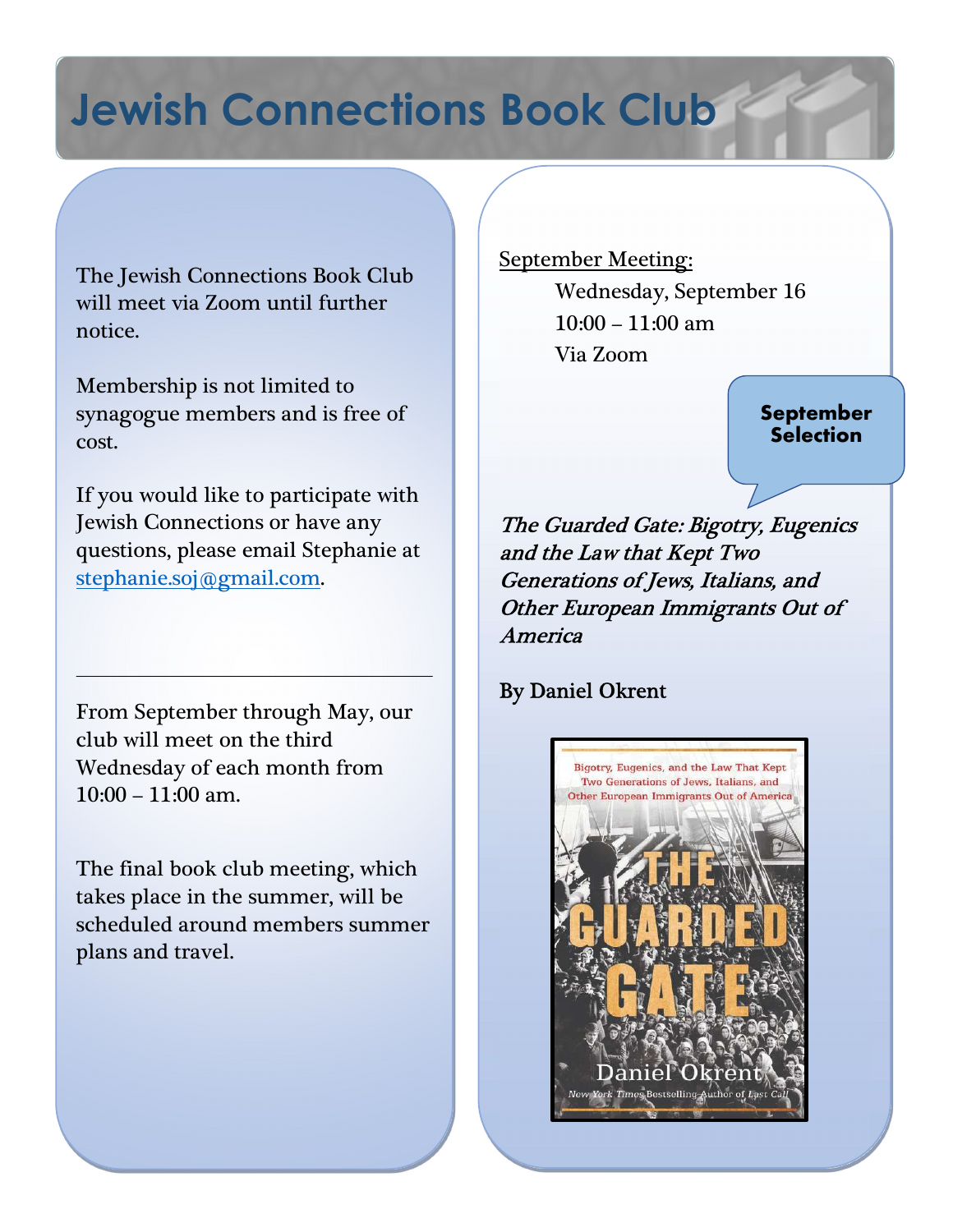#### October 21, 2020:

10:00-11:00 am A Backpack, a Bear, and Eight Crates of Vodka: A Memoir By Lev Golinkin 2014, NY: Doubleday

#### November 18, 2020:

10:00-11:00 am All Who Go Do Not Return By Shulem Deen Minneapolis: Graywolf Press

#### December 16, 2020:

10:00-11:00 am To Heal a Fractured World: The Ethics Responsibility By Jonathan Sacks 2005, London/NY: Continuum

#### January 20, 2021:

10:00-11:00 am Apeirogon By Colum McCan 2020, NY: Random House

#### February 17, 2021:

10:00–11:00 am A Child of the Century By Ben Hecht 2020, New Haven, CT: Yale University Press